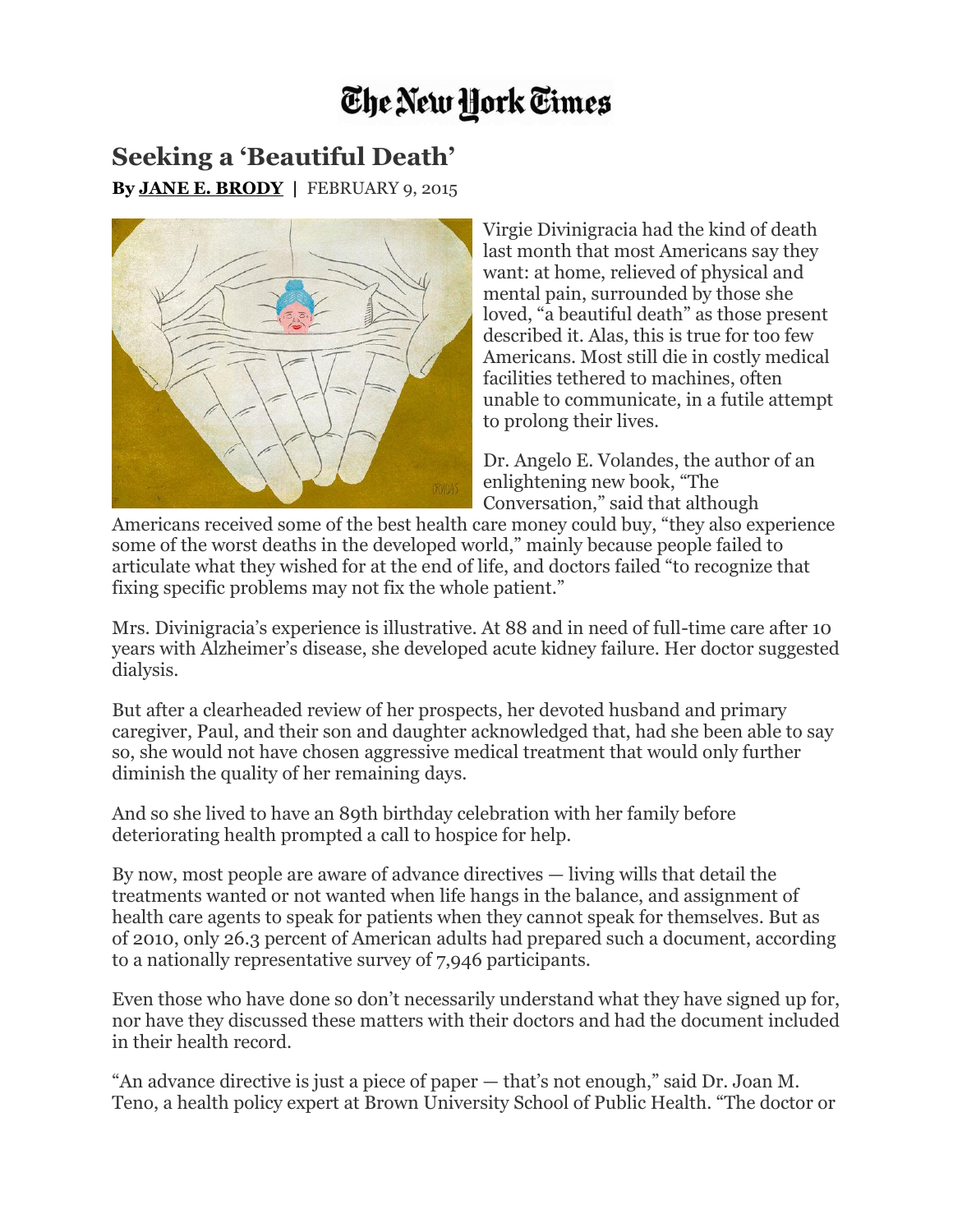nurse practitioner should talk with the patient and family about the goals of care and the patient's wishes and preferences, then put a plan of care in place to insure that those preferences will be honored."

Doctors should be sure patients understand their prognosis, and should anticipate the problems likely to arise and "have the right medications and services in place" so patients nearing the end of life are not automatically shipped off to an intensive care unit and placed on ventilators, feeding tubes or dialysis, Dr. Teno said.

As Dr. Atul Gawande put it in his new book, "Being Mortal," "We pay doctors to give chemotherapy and to do surgery but not to take the time required to sort out when to do so is unwise."

Dr. Volandes, a staff physician at Massachusetts General Hospital in Boston, noted that "in the abstract, fighting every second of the way and pursuing aggressive lifeprolonging interventions sounds admirable." But he wants doctors, patients and families to consider the likely outcome of the fight and how much suffering it will involve.

He recognizes that "there are no right and wrong decisions about medical care at the end of life" but insists that all decisions should be fully informed. To ensure that patients and families understand the options, he has developed a video tour of what medical interventions like ventilation, CPR or placement of a feeding tube look like, which often prompts a change of heart. As one patient put it, "It looks so different on television."

The video, produced by ACP Decisions, a nonprofit group devoted to advanced-care planning, is licensed to health care providers and insurers who can show it to patients and families to facilitate shared decision making in planning for care at the end of life.

In a randomized trial of the video's effectiveness among 50 patients with advanced brain cancer, a quarter of patients in the control group who had only a verbal discussion about end-of-life care with their doctors chose life-prolonging care, half opted for limited medical care and only one-quarter chose comfort care. But none of those who saw the video opted for life-prolonging care, a handful chose limited medical care, and 92 percent decided on comfort care, Dr. Volandes reported. After watching the video, patients said they had a better understanding of their choices.

However, even just a discussion with their doctors about goals for end-of-life care can often make a huge difference. The one-third of patients in a 2008 national Coping With Cancer [study](http://www.ncbi.nlm.nih.gov/pmc/articles/PMC2853806/) who had such a discussion were less likely to undergo CPR, be put on a ventilator or be placed in an intensive care unit. Most enrolled in hospice, suffered less and were in better physical shape and better able to interact with others and for a longer time.

Their survivors, too, fared better; six months after the deaths, they were markedly less likely to experience major depression.